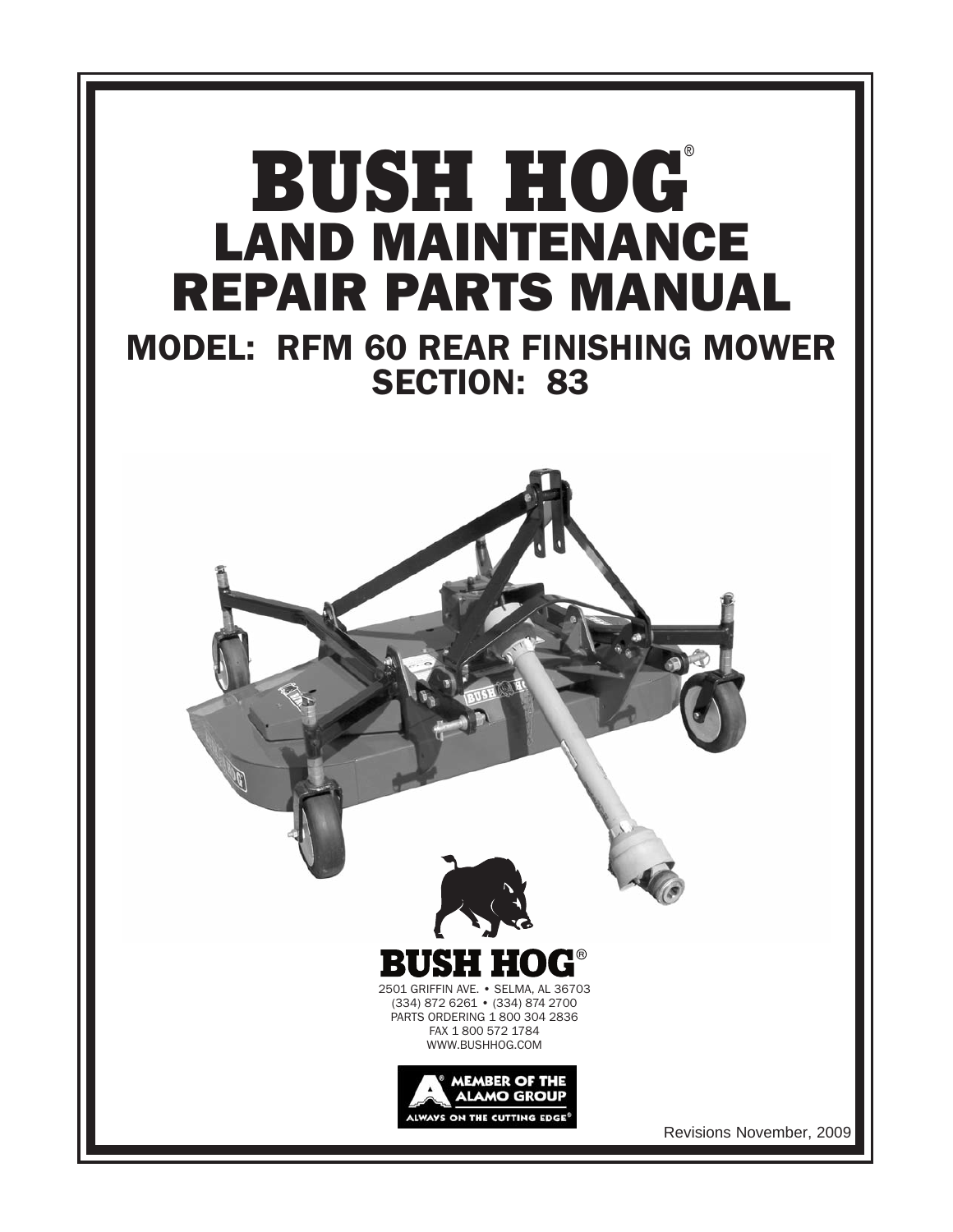# **RFM60 Rear Finishing Mower**

## **Table of Contents**

| <b>CONTENTS</b> | <b>PAGE</b> |
|-----------------|-------------|
|                 |             |
|                 |             |
|                 |             |
|                 |             |
|                 |             |
|                 |             |
|                 |             |
|                 |             |
|                 |             |
|                 |             |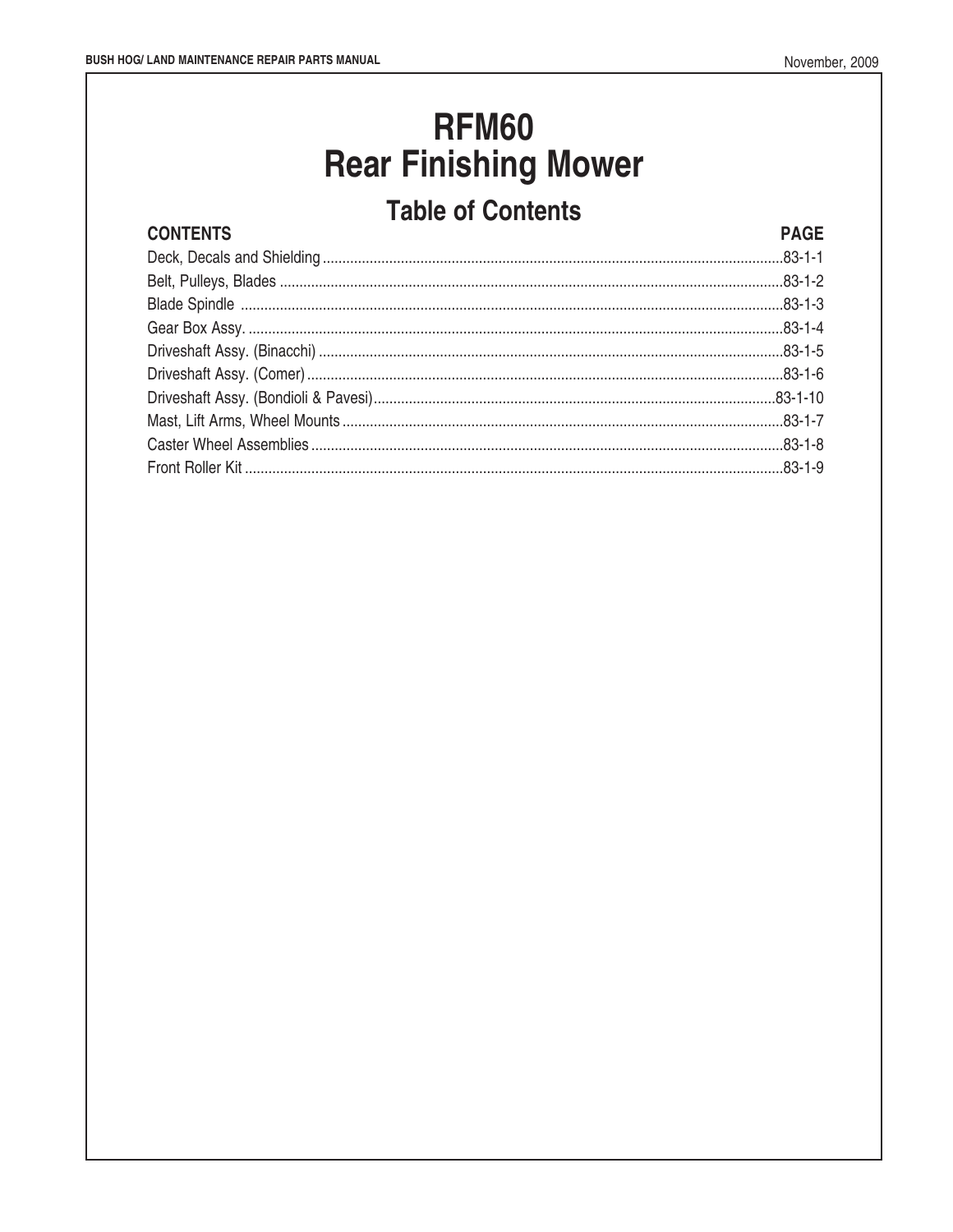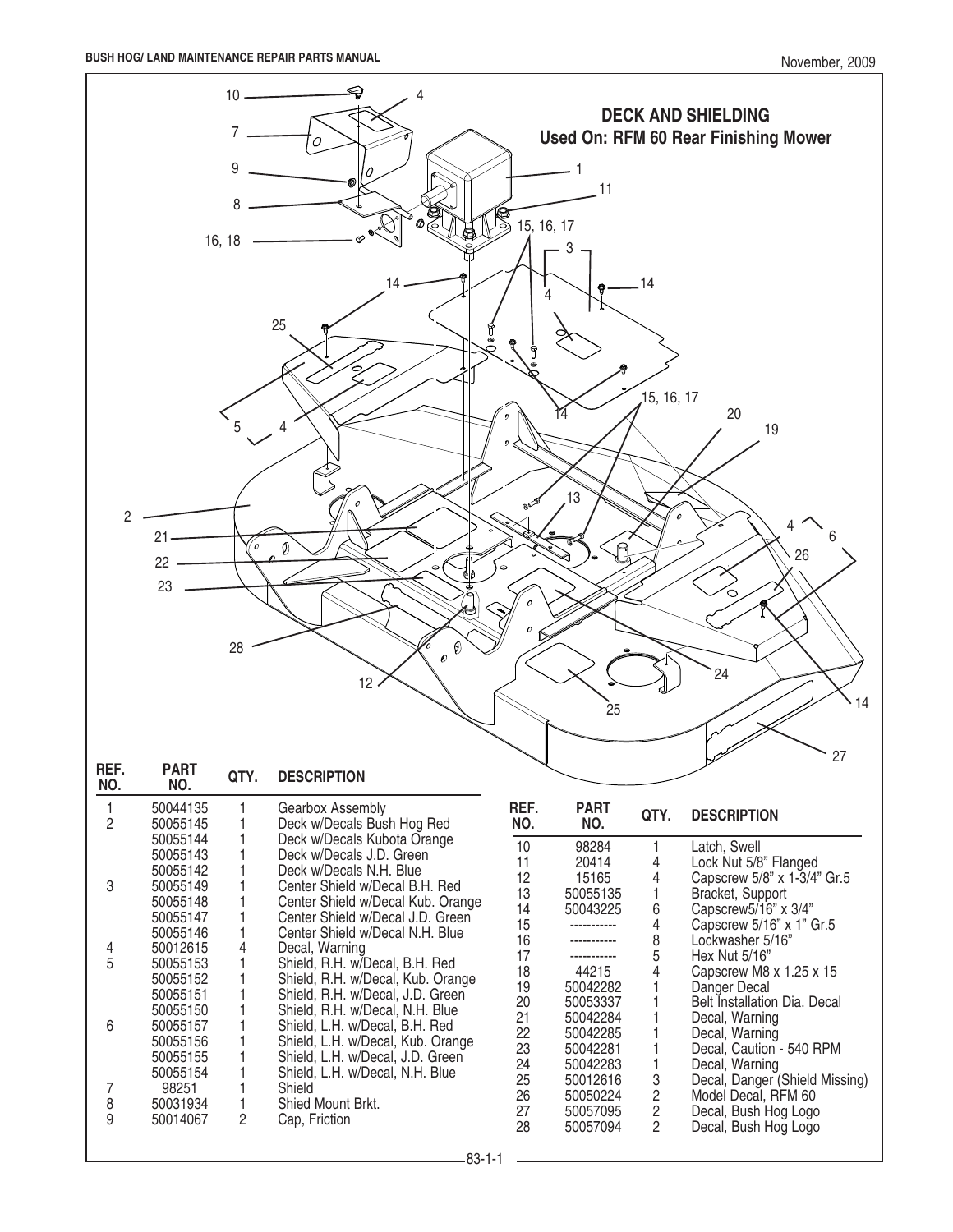

| .<br>NO. | .<br>NO.   | QTY. | <b>DESCRIPTION</b>               | NO. | .<br>NO.   | QTY. | <b>DESCRIPTION</b>           |
|----------|------------|------|----------------------------------|-----|------------|------|------------------------------|
|          | 82324      | 3    | Blade, CW Uplift                 | 15  | ---------- | 2    | Capscrew5/8" x 3" Gr.5       |
|          | 44508      | 3    | Capscrew 1/2" x 1-1/2" Gr. 8 NF  | 16  | 50025107   |      | Sheave, 12"                  |
|          | 44040      | 3    | Saftey Washer, Heavy Duty        | 17  | 19455      |      | Square Key .25" x.25" x.875" |
| 4        | 97658      | A/R  | Spacer -. 1345" Thick            | 18  | 50053331   |      | Belt 136.9"                  |
| 5        | 50048640   | 3    | Spindle Assy.                    | 19  | 50051435   |      | <b>Bushing</b>               |
| 6        | 5161614    | 9    | Carriage Bolt 1/2" x 1-1/2" Gr.5 | 20  | 88663      |      | Pulley, Idler                |
|          | ---------- | 9    | Lockwasher 1/2"                  | 21  | --------   |      | Hex Nut 5/16"                |
| 8        | ---------- | 9    | Hex Nut 1/2"                     | 22  | 50051288   |      | <b>Tension Rod</b>           |
| 9        | 50045587   | 3    | Pulley, 5" EOD                   | 23  | 50008038   |      | <b>Tension Spring</b>        |
| 10       | 88753      | 3    | Woodruff Key #606                | 24  | 88691      |      | Bushing, Flanged-Bronze      |
| 11       | 20414      | 5    | Locknut 5/8", Flanged            | 25  | 50051433   |      | <b>Idler Arm Weldment</b>    |
| 12       | 70699      |      | Cotter Pin B5 x 50               | 26  | 50005860   |      | Pin                          |
| 13       | 50025329   |      | Castle Nut M24 x 2               | 27  | 15908      |      | Flatwasher 1"                |
| 14       | 70695      |      | Flat Washer M 25 x 44 x 4        |     |            |      |                              |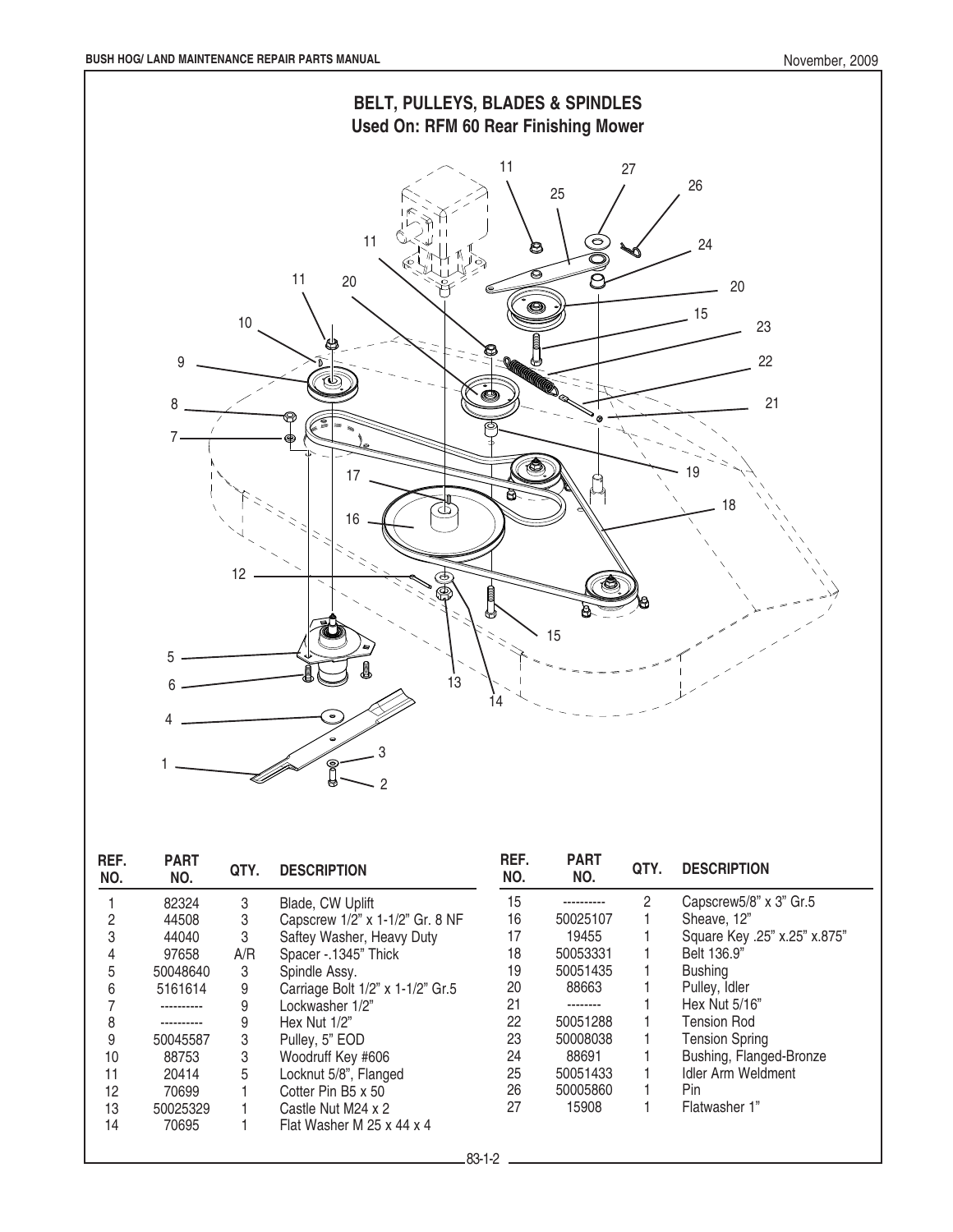

## **50048640 SPINDLE ASSEMBLY USED ON: RFM 60 Rear Finishing Mower**

| REF.<br>NO. | <b>PART</b><br>NO. | QTY. | <b>DESCRIPTION</b>              |
|-------------|--------------------|------|---------------------------------|
|             | 50041475           |      | Spindle Housing                 |
| 2           | 50045469           |      | Shaft                           |
| 3           | 88754              |      | <b>Blade Wsaher</b>             |
| 4           | 88749              | 2    | Bearing, 25mm                   |
| 5           | 97685              |      | Retaining Ring                  |
| 6           | 45075              |      | Hex Nut 5/8"                    |
| 7           | 45059              | 2    | Flatwasher 1/2"                 |
| 8           | 44040              |      | Safety Washer                   |
| 9           | 44508              |      | Capscrew 1/2" x 1-1/2" Gr. 8 NF |
|             | 449                |      | <b>Grease Fitting</b>           |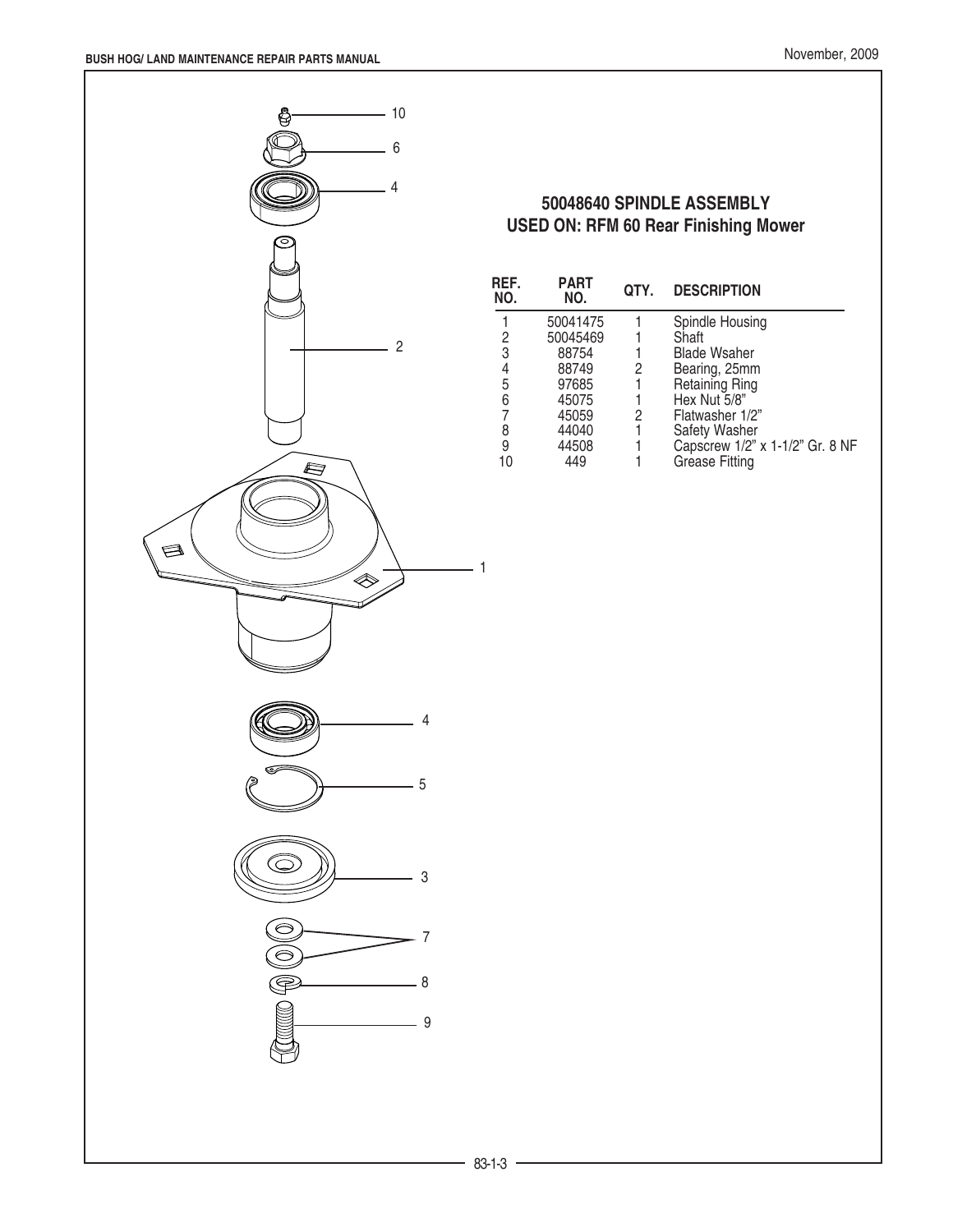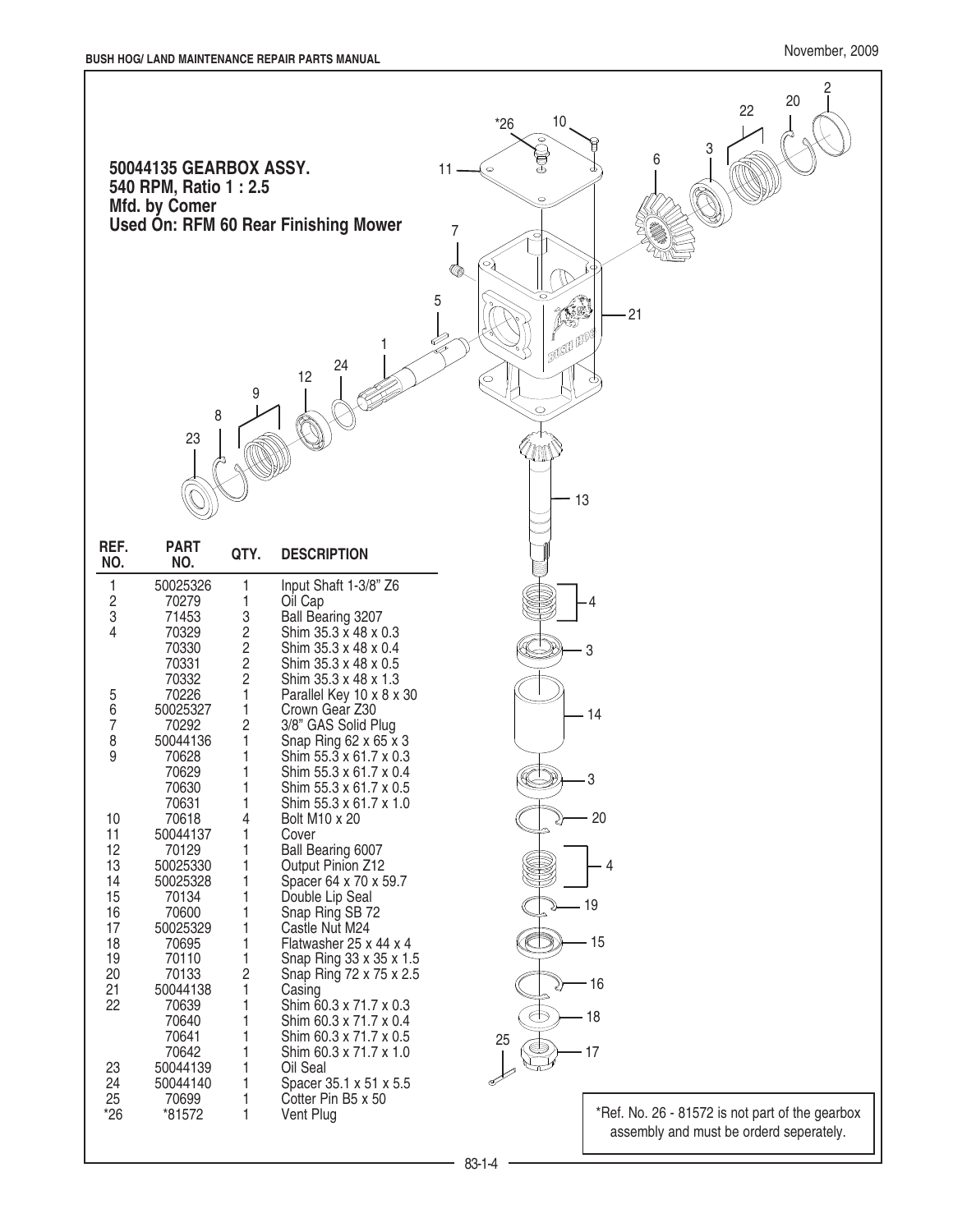

## **50034246 DRIVESHAFT ASSEMBLY (OBSOLETE REPLACED BY 50063616 DRIVESHAFT ASSEMBLY)**

#### **540 RPM, 1-3/8" – 6 spline, Mfd. by Binacchi Binacchi Size 4, ASAE Size 3 Used On: RFM Rear Finishing Mower**

| REF.<br>NO. | <b>PART</b><br>NO. | QTY. | <b>DESCRIPTION</b>     |
|-------------|--------------------|------|------------------------|
| 1           | 50035260           |      | Complete Collar Yoke   |
| 2           | 64694              | 2    | Cross Journal Set      |
| 3           | 63956              | 2    | <b>Grease Nipple</b>   |
| 4           | 78571              | 1    | Outer Tube Yoke        |
| 5           | 78577              |      | Flexible Pin           |
| 6           | 82800              |      | Outer Tube             |
| 7           | 82801              |      | Inner Tube             |
| 8           | 78578              |      | Flexible Pin           |
| 9           | 78570              |      | Inner Tube Yoke        |
| 10          | 64692              |      | Outer Yoke             |
| 11          | 90008              |      | <b>Outer Bearing</b>   |
| 12          | 50042832           | 1    | Inner Bearing          |
| 13          | 64814              | 2    | Chain                  |
| 14          | 50035261           | 1    | <b>Ball Collar Kit</b> |
| 15          | 50035268           |      | Half Shaft, Outer      |
| 16          | 50035295           |      | Half Shaft, Inner      |
| 17          | 90012              |      | Safety Guard           |
| 18          | 78786              |      | Danger Decal           |
| 19          | 78608              |      | Danger Decal           |
|             |                    |      |                        |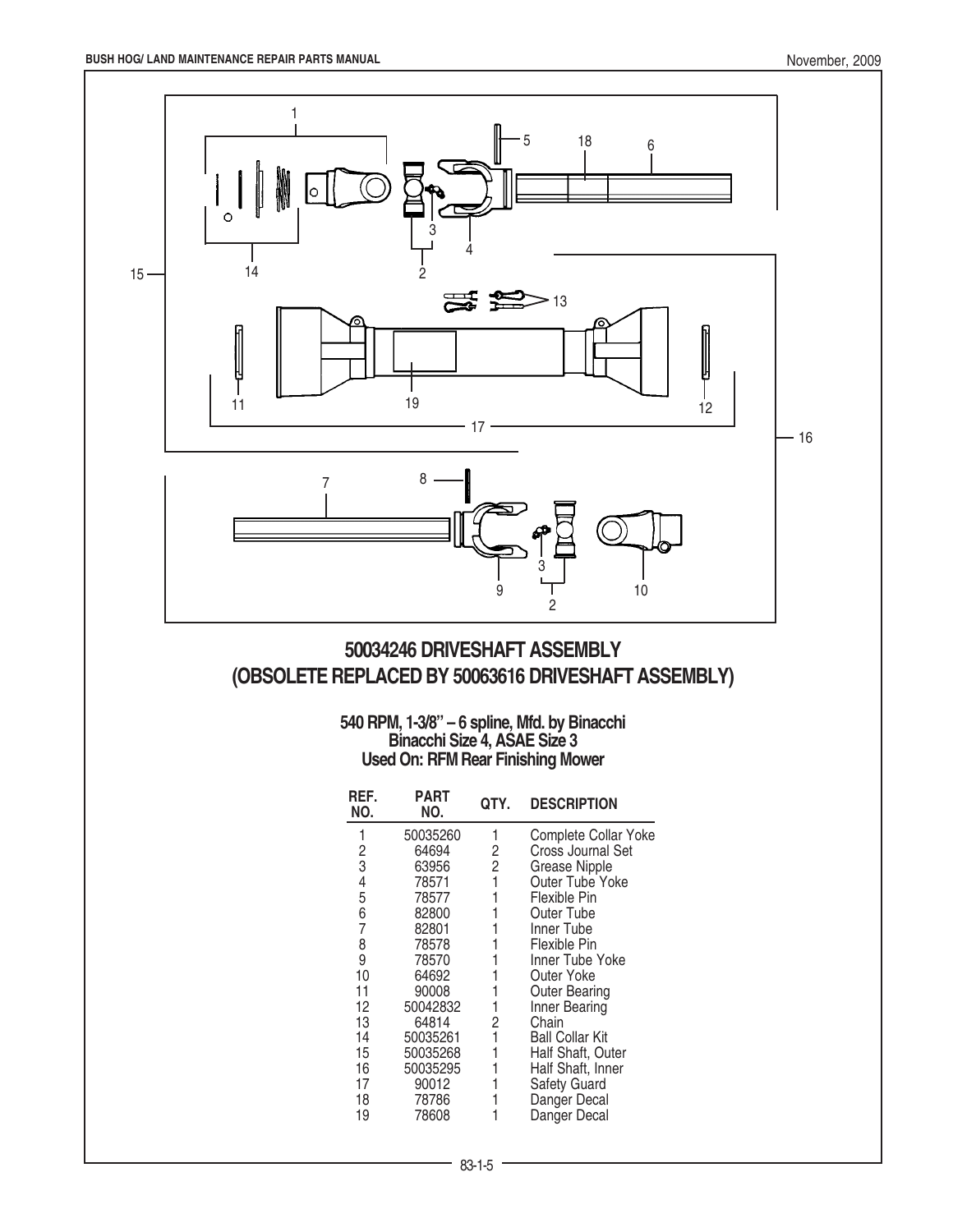

### **50053120 DRIVESHAFT ASSEMBLY 540 RPM, 1-3/8" – 6 spline, Mfd. by Comer Size 40, ASAE Size 3 Used On: RFM Rear Finishing Mower**

| RFF.<br>NO. | <b>PART</b><br>NO. | QTY. | <b>DESCRIPTION</b>             |
|-------------|--------------------|------|--------------------------------|
| 1           | 76711              | 1    | Collar Yoke, Complete          |
| 2           | 64604              | 2    | Cross Bearing Kit              |
| 3           | 76126              |      | Push Pin Yoke Assy.            |
| 4           | 50053143           |      | Retainer Collar, Outer Shield  |
| 5           | 50050289           | 6    | Bolt, Shield                   |
| 6           | 50053244           |      | Retainer Collar, Inner Shield  |
| 7           | 64814              | 2    | <b>Safety Chains</b>           |
| 8           | 50053145           |      | Shield Assy. Complete w/Manual |
| 9           | 76062              |      | Push Pin Set                   |
| 10          | 50053146           |      | Half Shaft Assy. - Female      |
| 11          | 50053147           |      | Half Shaft Assy.- Male         |
| 12          | 78786              |      | Decal, Danger Outer Tube       |
| 13          | 78608              |      | Decal, Danger Inner Tube       |
| 14          | 50017480           |      | Collar Kit, for 1-3/8" yoke    |
|             |                    |      |                                |

 $-83-1-6$   $-$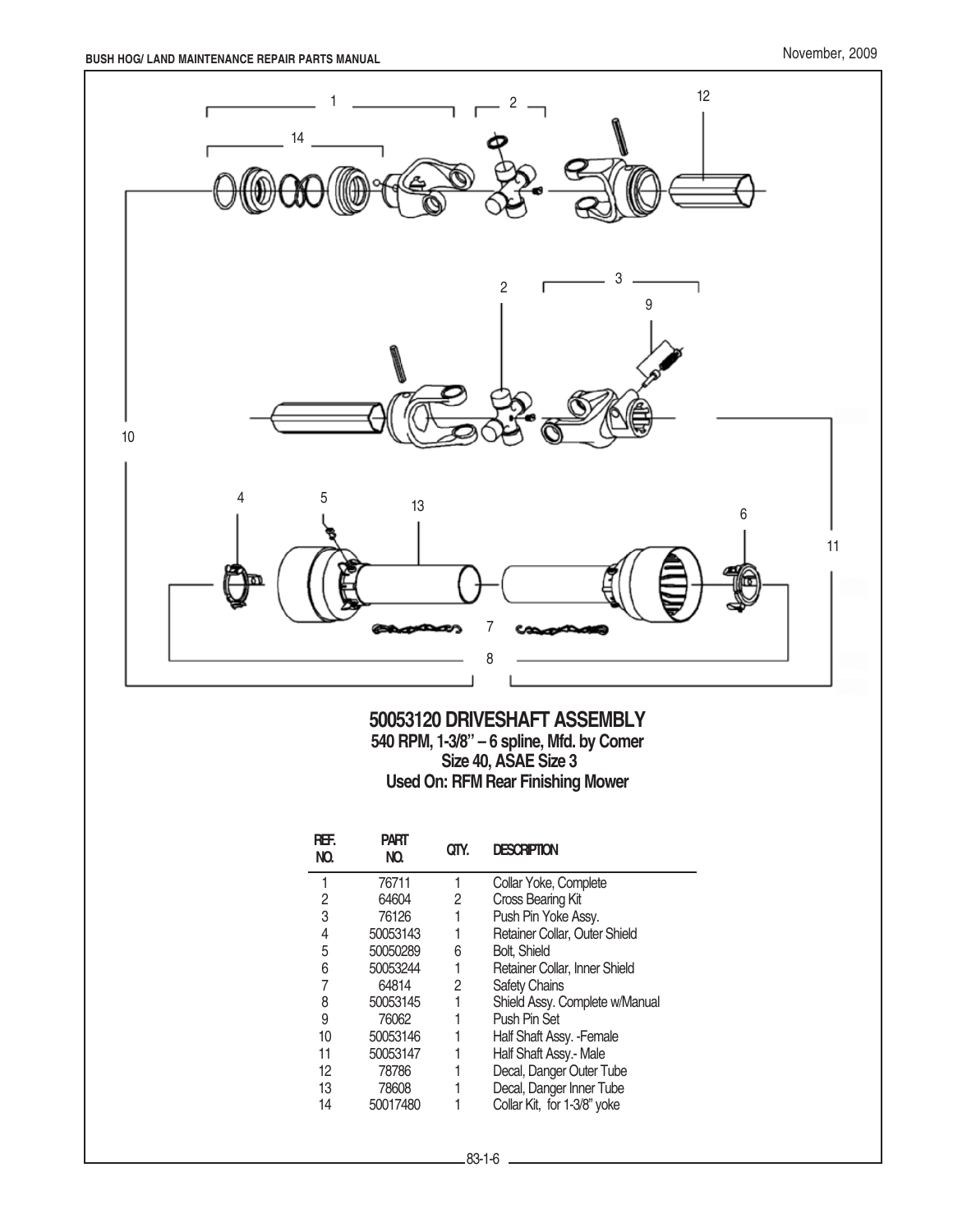

| REF.<br>NO. | <b>PART</b><br>NO. | QTY.           | <b>DESCRIPTION</b>          |
|-------------|--------------------|----------------|-----------------------------|
| 1           | 20312              | 2              | Lynch Pin                   |
| 2           | 82815              | 1              | <b>Flex Link</b>            |
| 3           | 63765              | 2              | Lift Pin Cat. 1             |
| 4           | 50028325           | $\overline{2}$ | Lift Arm                    |
| 5           | 50053755           | 2              | Mast                        |
| 6           | 50053756           | 1              | Cross Brace                 |
| 7           | 50055140           | 2              | <b>Mast Support</b>         |
| 8           | 82817              | 1              | Pivot Tube                  |
| 9           | 50051290           | 2              | Wheel Mount Assy.           |
| 10          | 449                | 4              | <b>Grease Fitting</b>       |
| 11          | 15824              | 2              | Lockwasher 7/8"             |
| 12          | 44061              | 2              | Hex Nut 7/8"                |
| 13          |                    | 4              | Capscrew 3/4" x 2-1/4" Gr.5 |
| 14          | 20638              | 4              | Locknut 3/4"                |
| 15          |                    | 2              | Flatwasher 3/4"             |
| 16          |                    | 1              | Capscrew 1/2" x 5" Gr.5     |
| 17          | 15554              | 1              | Locknut 1/2"                |
| 18          |                    | 8              | Capscrew 1/2" x 1-1/2" Gr.5 |
| 19          | 44998              | 8              | Locknut, 1/2" Flanged       |
| 20          |                    | 2              | Capscrew 1/2" x 2" Gr.5     |
| 21          |                    | $\overline{c}$ | Lockwasher 1/2"             |
| 22          |                    | $\overline{c}$ | Hex Nut 1/2"                |
|             |                    |                |                             |

 $-83-1-7$  —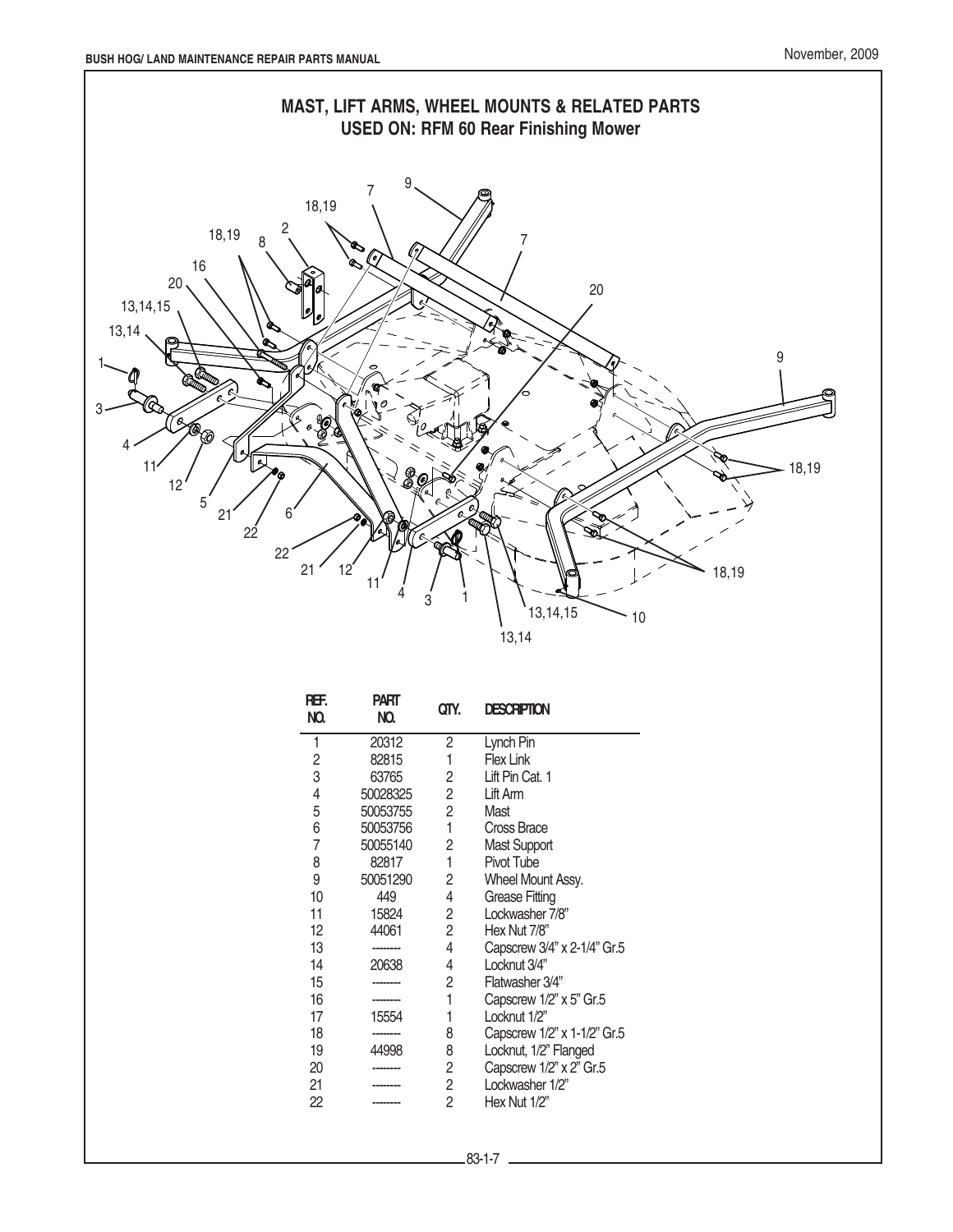

| RF.<br><b>NQ</b> | PART<br>NQ. | QTY. | <b>DESCRPTON</b>                       |
|------------------|-------------|------|----------------------------------------|
|                  | 20312       | 4    | Lynch Pin                              |
| 2                | 84613       | 16   | Spacer 1"                              |
| 3                | 84612       | 8    | Spacer 1/2"                            |
| 4                | 88683       |      | Solid Wheel and Fork Assy.             |
| 4А               | 50024544    |      | Semi Pneumatic Wheel and Fork Assy.    |
| 5                | 87750       |      | Solid Tire Assy.                       |
| 6                | 85398       | 2    | <b>Bushing for Solid Tire</b>          |
|                  | 62574       |      | <b>Sleeve</b>                          |
| 8                | 20496       |      | Capscrew 1/2" x 5-1/2" Gr.5            |
| 9                | 15554       |      | Lock Nut 1/2"                          |
| 10               | 88695       |      | <b>Fork Weldment</b>                   |
| 11               | 50024543    |      | Semi Pneumatic Tire Assy.              |
| 12               | 50024566    | 2    | <b>Bushing for Semi Pneumatic Tire</b> |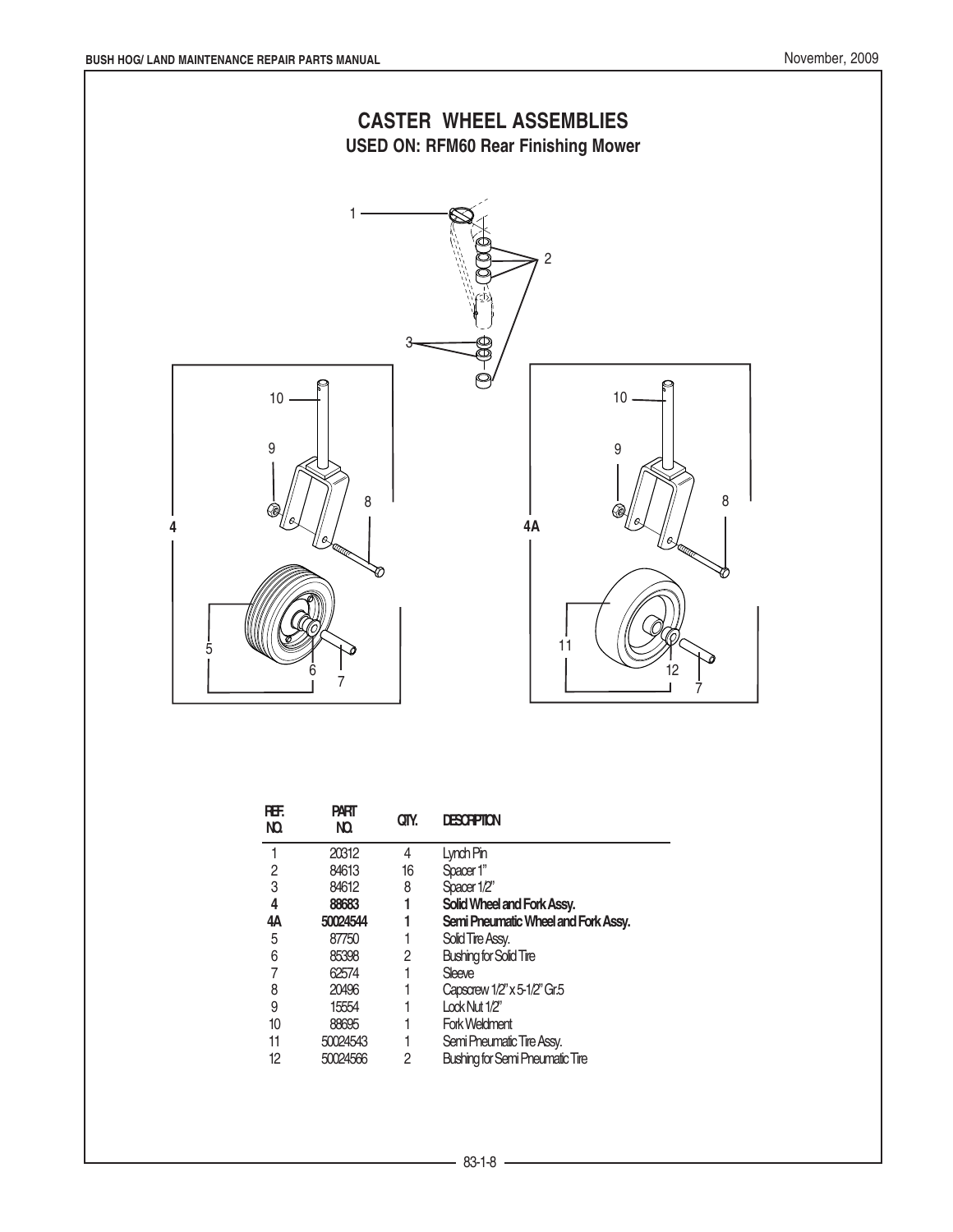

| PART<br>NO. | QTY.     | <b>DESCRIPTION</b>                        |
|-------------|----------|-------------------------------------------|
| 50059784    |          | Roller Mount, Right<br>Roller Mount, Left |
| 79057       |          | Roller                                    |
| 50021170    |          | Sleeve                                    |
|             |          | Capscrew 3/8" x 1-1/4"                    |
| 20580       |          | Capscrew 1/2" x 6-1/2"                    |
|             | 4        | Hex Nut 3/8"                              |
| 15554       |          | Locknut 1/2"                              |
|             | 4        | Flatwasher 3/8"                           |
|             | 2        | Flatwasher 3/4"                           |
|             | 4        | Lockwasher 3/8"                           |
| 50059786    |          | <b>Instruction Sheet</b>                  |
|             | 50059785 |                                           |

 $-83-1-9-$